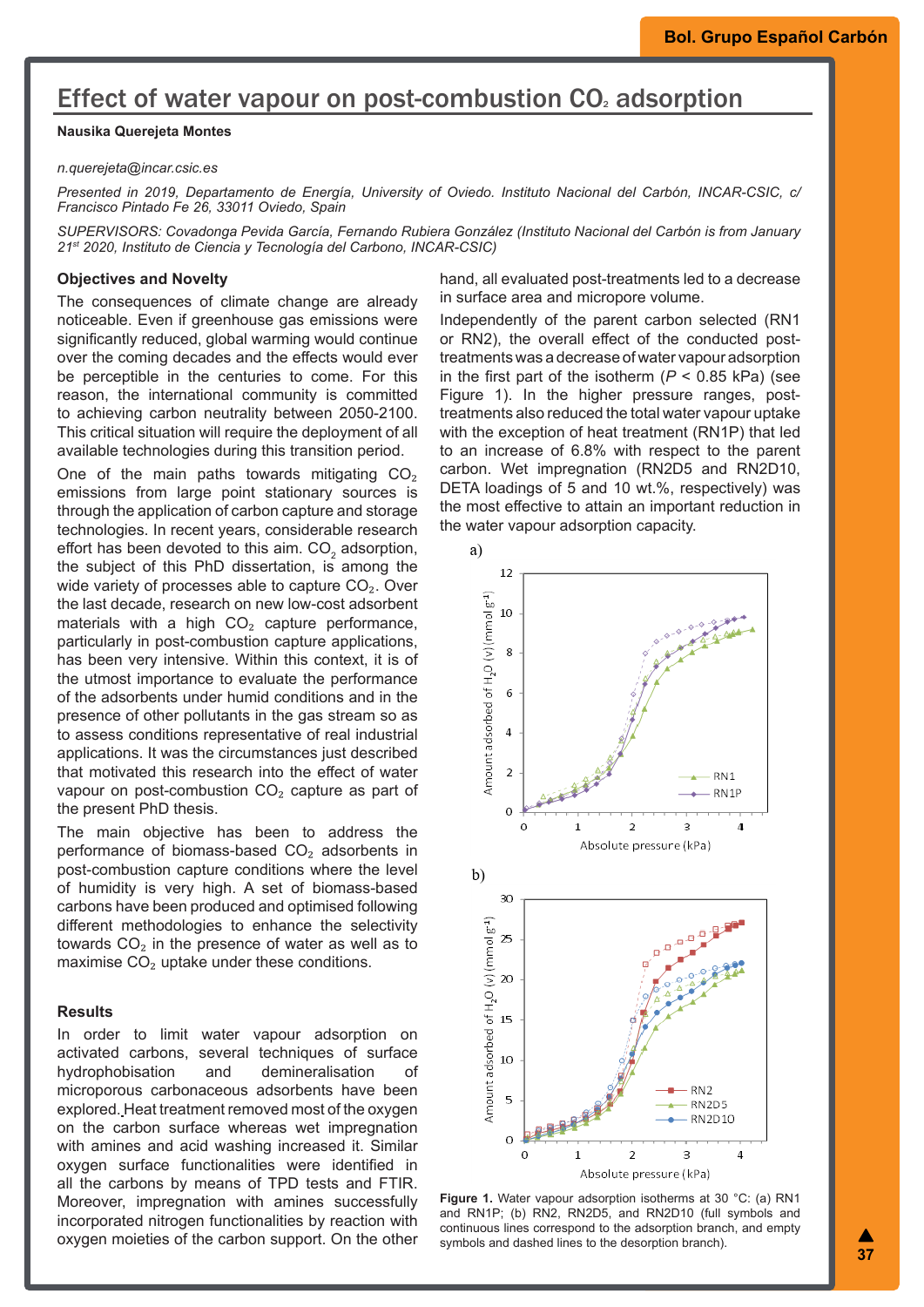# **nº55 / Marzo 2020**

High-performance post-combustion  $\mathsf{CO}_2^-$  capture adsorbents have been developed by hydrothermal carbonization and CO<sub>2</sub> activation from spent coffee grounds. Preliminary testing showed that the CO<sub>2</sub> capture capacity decreased with the addition of both water and hydrogen peroxide in the HTC treatment. Response surface methodology determined the HTC temperature as the most influential parameter on the process, while no effect of the dwell time was detected (see Figure 2). The maximum value of  $CO<sub>2</sub>$ capture capacity at 50 °C and a CO $_{\rm 2}$  partial pressure of 10 kPa, 0.67 mmol  $g^{-1}$  (2.95 wt.%) was attained at both the lowest temperature and dwell time of HTC (120 °C, 3 h).

Analysis of the features of the two ACs produced revealed that HC-Co (HTC followed by  $\mathsf{CO}_2$  activation) shows superior performance for  $\mathrm{CO}_2$  adsorption under post-combustion capture conditions than AC-Co (single step  $CO<sub>2</sub>$  activation, patent ES2526259), which can only be attributed to the HTC process.

Potassium-based solid sorbent RN2K has been prepared by impregnation with  $K_2CO_3$  (40%) on activated carbon RN2, a microporous biomass- based carbon produced in our laboratory. Impregnation of RN2 with potassium carbonate notably reduced the volume of available porosity for adsorption. The reduction of both the narrow pore size and the narrow micropore volume in RN2K caused a slight decrease in CO $_2$  uptake when physical adsorption was the single process involved. This was the case for the dry experiments feeding  $\mathsf{CO}_2/\mathsf{N}_2$  and for the wet experiments feeding CO $_2$ /N $_2$ /H $_2$ O to a fresh bed of adsorbent (dynamic experiments conducted in a fixed-bed lab unit, see Table 1).

CO<sub>2</sub> capture (%)

 $(b)$ 



**Figure 2.** Response surface and contour plots for CO<sub>2</sub> capture capacity under flue gas conditions of the hydrochar derived activated carbons as a function of the HTC temperature and dwell time.

| Sample            | <b>Experiment</b>      | Initial bed conditions                               | $CO2$ sorption<br>capacity<br>$(mmol g-1)$ | $H2O$ sorption<br>capacity<br>$(mmolg-1)$ |
|-------------------|------------------------|------------------------------------------------------|--------------------------------------------|-------------------------------------------|
| RN <sub>2</sub>   | Cycles                 | Fresh bed without complete<br>regeneration in cycles | 0.52                                       | 0.53                                      |
|                   | Breakthrough<br>curves | Fresh bed                                            | 0.62                                       | 1.92                                      |
|                   |                        | $H2O$ pretreatment                                   | 0.47                                       | 2.09                                      |
| RN <sub>2</sub> K | Cycles                 | Fresh bed without complete<br>regeneration in cycles | 0.41                                       | 0.53                                      |
|                   | Breakthrough<br>curves | Fresh bed                                            | 0.49                                       | 4.09                                      |
|                   |                        | $H2O$ pretreatment                                   | 1.92                                       | 7.09                                      |

**Table 1.** CO $_2$  and H $_2$ O sorption capacities of activated carbons in humid conditions at 50 °C and atmospheric pressure (14 kPa CO $_{2^\prime}$ 2 kPa H $_{\textrm{\tiny{2}}}$ O, N $_{\textrm{\tiny{2}}}$  balance)

However, it was demonstrated that, independently of the  $\textsf{H}_{\textsf{2}}\textsf{O}$  concentration in the feed gas, a constant relative humidity of 20% in the RN2K bed  $(H<sub>2</sub>O)$ pretreatment case) promoted the carbonation reaction and boosted the  $CO<sub>2</sub>$  sorption capacity up to approximately 2 mmol/g at 50 °C and 14 kPa of CO $_{\textrm{\tiny{2}}}$ .

#### **Conclusions**

The ability of activated carbon to adsorb  $CO<sub>2</sub>$ under post-combustion capture conditions is mainly ascribed to its microporosity. However, CO₂ uptake is reduced in humid environments due to the coadsorption of water vapour. The present PhD